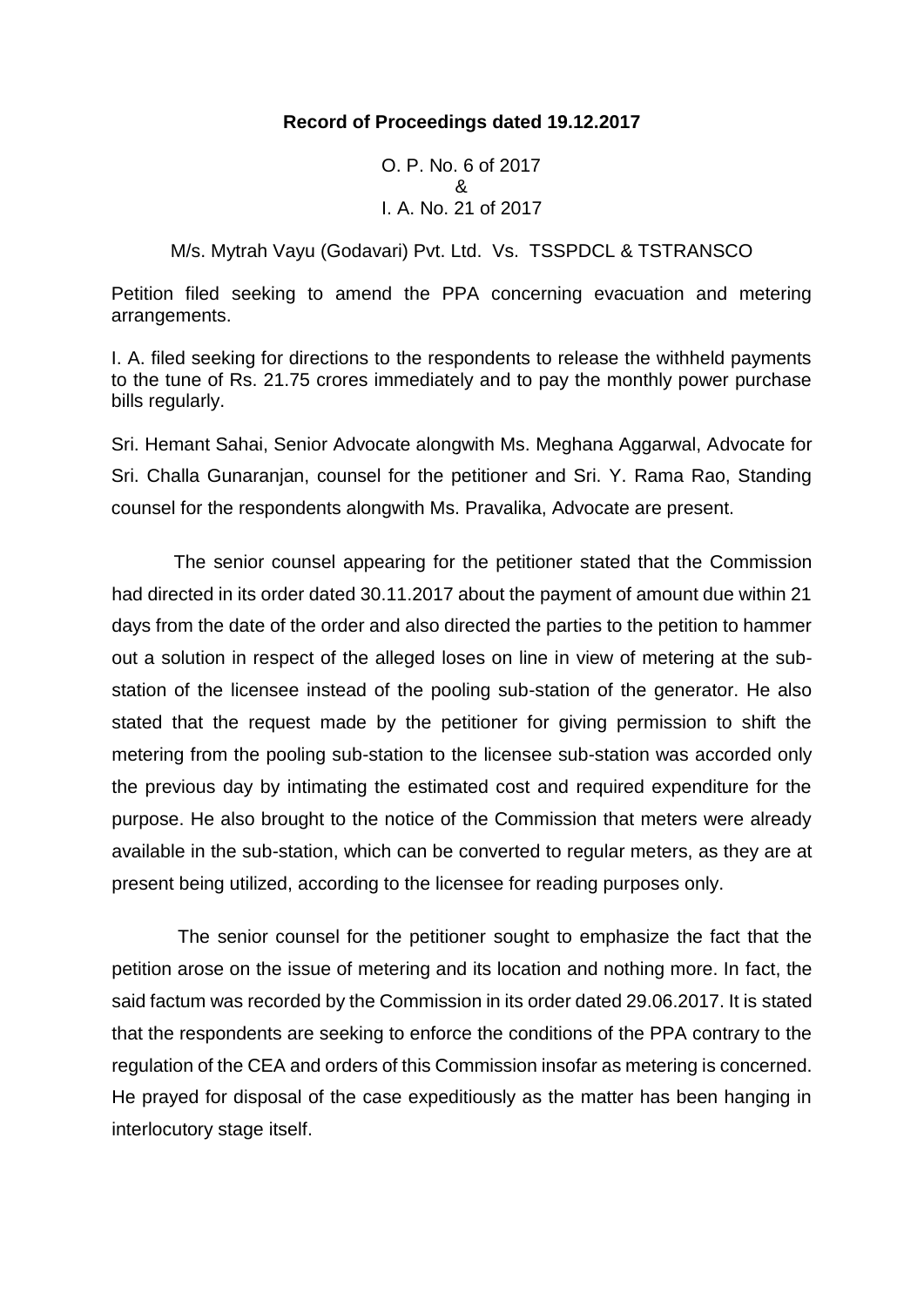The counsel for the respondents stated that he has some more time to comply with the directions of the Commission insofar as payment is concerned, as they have physically received the order only around 06.12.2017. In respect of the metering availability in the sub-station, on the instructions he has stated that the said meters are for the purpose of reading only to know the input and output of current and nothing more. He also stated that the necessary permission for shifting of the meters has been given and it is now for the petition to take action to install meters at the TRANSCO sub-station itself. On the query of the Commission, as to how long it will take to establish the meters, he stated that the time taken ordinarily is about 3 months. On the query of the Commission, as to why it was not permitted earlier, the petitioner was asked to install meters within one month of the request made by it, but the petitioner came with the plans after six months, that caused the delay. It is also their case on this issue that there was space constraint for metering bay at Parigi sub-station, which has been now resolved by them. The Commission wanted to know as to how far wiring and at which voltage has to be made for shifting the meters. The reply came from the counsel for the respondents that the distance is about 50 meters and the line is at 132 / 33 KV.

The counsel for the respondents further stated that the issue of metering arose primarily for the reason that the Commission issued orders on metering in January, 2015 and later on clarification sought by the distribution company, the Commission clarified that the metering shall be in accordance with the metering location adopted for solar projects. In fact, the petitioner had itself given an undertaking that the amounts payable to it may be withheld till shifting of metering is completed. That being the case, it is now turning around and stating that the DISCOM was withholding amounts unnecessarily. The PPA being binding on the parties, the petitioner ought to have approached the Commission at first instance for amending the PPA inline with the Commission's orders, but did not do so. He concluded by saying that the issue of metering may be resolved once and for all in the matter so that the petitioner is estopped from moving the Commission time and again on this issue.

The counsel for the petitioner has pointed out that the petitioner was at no fault and sought to go by the provisions of the PPA. Therefore, he is before the Commission seeking amendment of the clauses of the PPA relating to the metering and designated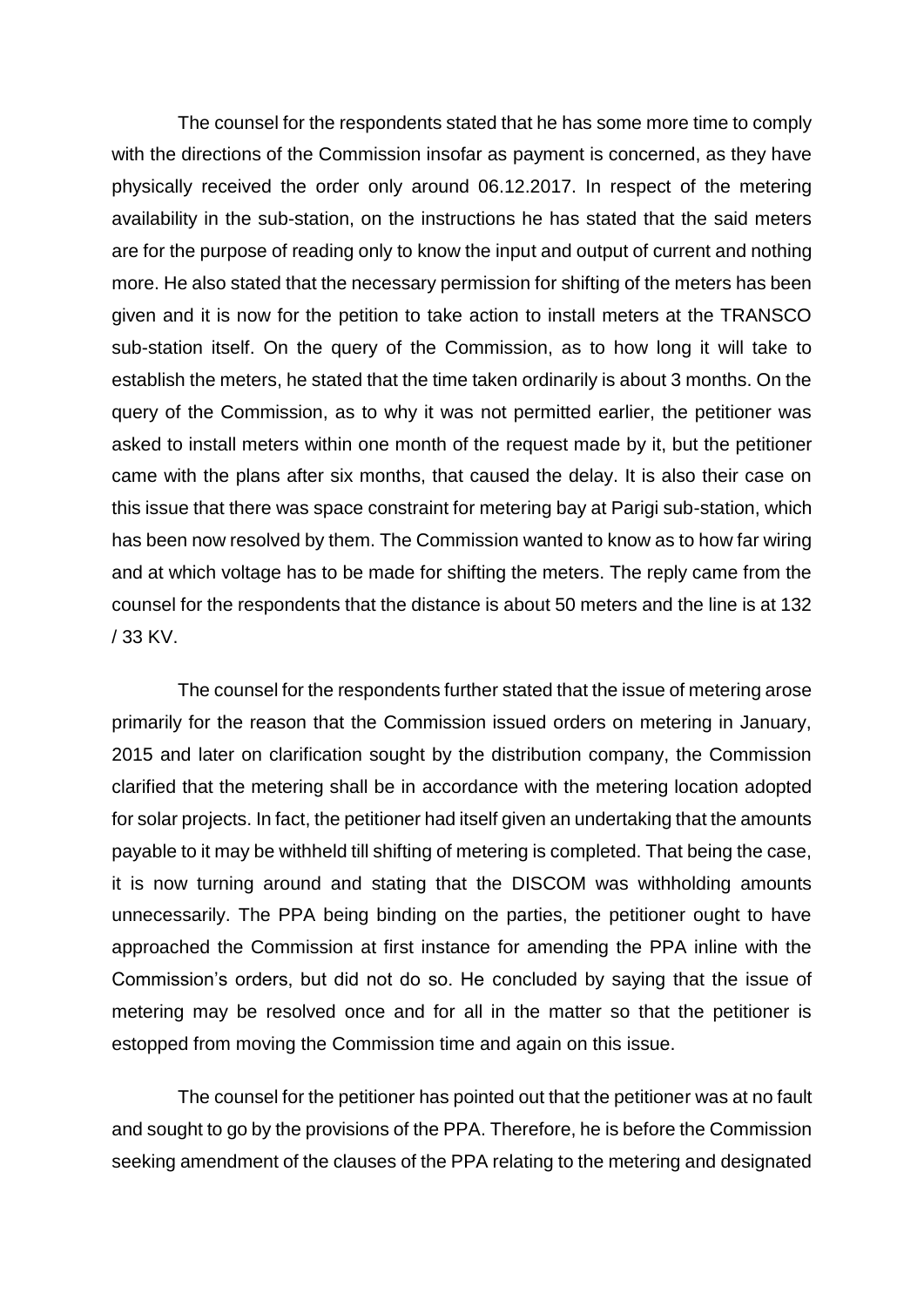sub-station, which the respondents hitherto should have taken action. On the alleged violation of the contract under the Contract Act as contended by the licensee, he is of the view that there is no necessity for cancelling the contract as parties have worked out their rights and liabilities under the contract and have to continue to do so as the same are not opposed to general principles of the contract. Further the petitioner is not inclined to wriggle out of the contract just because it was signed under duress as heavy investments are made in the project, which cannot be put back.

 The Commission having heard detailed arguments sought to know from the petitioner in what period of time, the metering arrangement as sanctioned by the TRANSCO would be completed. Reply came from both the parties it may be at higher side of six months from the work being started immediately that is the next day of hearing. It was made clear to the parties that there will be no further hearing in the matter. The parties are directed to file their written submissions by serving a copy on the other side within a period of one week. Accordingly, the matter is reserved for orders.

### Sd/- Sd/- Member Chairman

# O. P. No. 20 of 2016

M/s. Sugna Metals Limited Vs. Officers of TSSPDCL

Petition filed seeking for questioning the action of DISCOM in not implementing the order of the CGRF and to punish the licensee under sec. 142 of Electricity Act, 2003.

Sri. N. Vinesh Raj, counsel for the petitioner and Sri. Y. Rama Rao, Standing Counsel for the respondents alongwith Ms. Pravalika, Advocate are present. The counsel for the respondents stated that the matter has been carried in appeal to the Hon'ble High Court and stay has been obtained by the licensee against the order of the CGRF. The counsel for the petitioner did not deny the same.

In view of the submission of the counsel for the parties, as the higher forum has seized of the issue in the matter, the matter is adjourned indefinitely without any date.

Sd/- Sd/- Member Chairman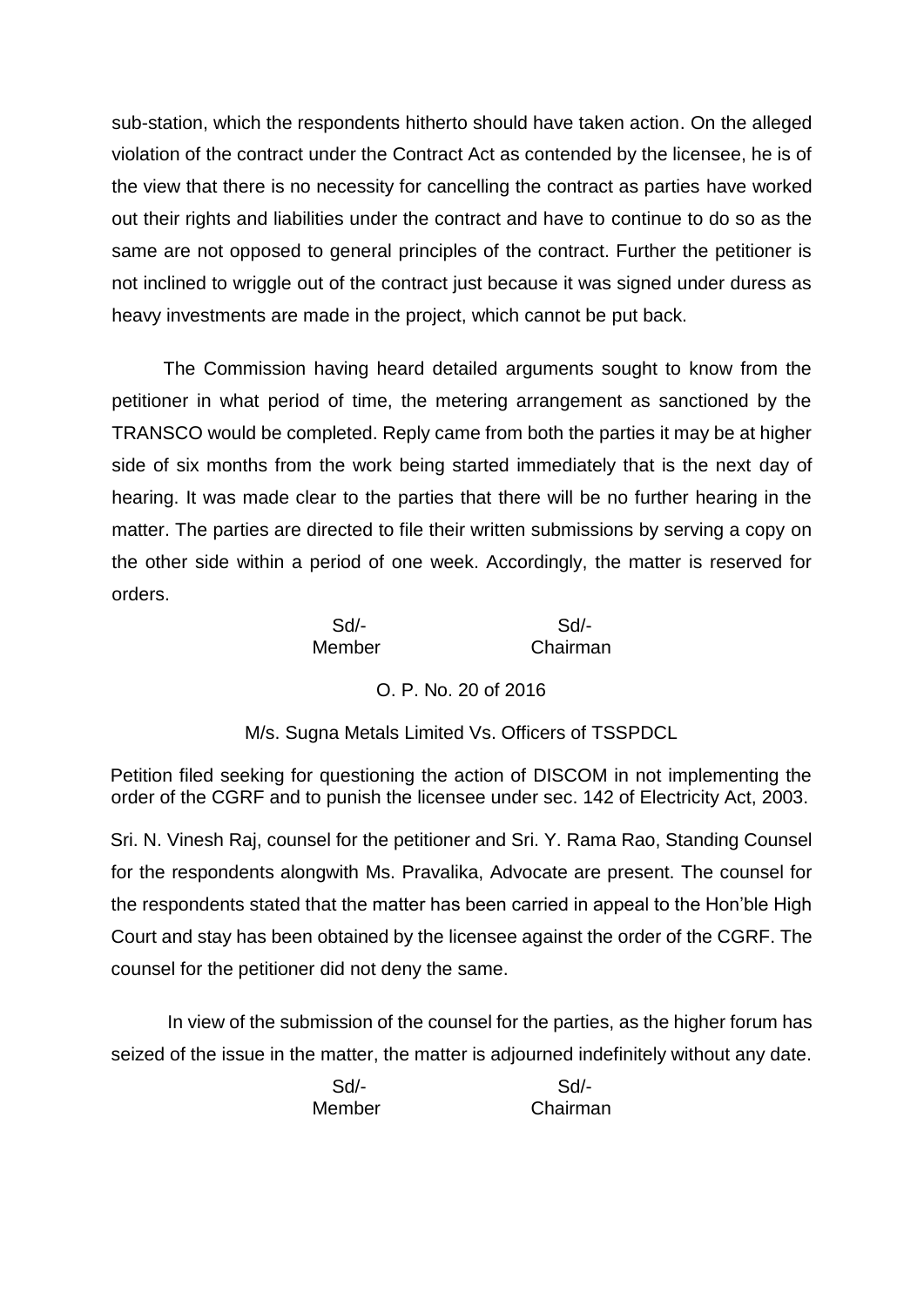# O. P. No. 21 of 2016

# Sri Akthar Ahmed Vs. Officers of TSSPDCL

Petition filed seeking for questioning the action of DISCOM in not implementing the order of the c|GRF and to punish the licensee under sec. 142 of Electricity Act, 2003.

Sri. N. Vinesh Raj, counsel for the petitioner and Sri. Y. Rama Rao, Standing Counsel for the respondents alongwith Ms. Pravalika, Advocate are present. The counsel for the respondents stated that the matter has been carried in appeal to the Hon'ble High Court and stay has been obtained by the licensee against the order of the CGRF vide W. P. M. P. No. 50056 of 2017 in W. P. No. 40332 of 2017. The counsel for the petitioner did not deny the same.

In view of the submission of the counsel for the parties, as the higher forum has seized of the issue in the matter, the matter is adjourned indefinitely without any date.

| Sd     | Sd       |
|--------|----------|
| Member | Chairman |

O. P. No. 27 of 2016

M/s. Sugna Metals Limited Vs. Officers of TSSPDCL

Petition filed seeking for questioning the action of DISCOM in not implementing the order of the CGRF and to punish the licensee under sec. 142 of Electricity Act, 2003.

Sri. N. Vinesh Raj, counsel for the petitioner and Sri. Y. Rama Rao, Standing Counsel for the respondent alongwith Ms. Pravalika, Advocate are present. The counsel for the respondents stated that the matter has been carried in appeal to the Hon'ble High Court and stay has been obtained by the licensee against the order of the CGRF vide W. P. M. P. No. 44476 of 2017 in W. P. No. 35795 of 2017. The counsel for the petitioner did not deny the same.

In view of the submission of the counsel for the parties, as the higher forum has seized of the issue in the matter, the matter is adjourned indefinitely without any date.

> Sd/- Sd/- Member Chairman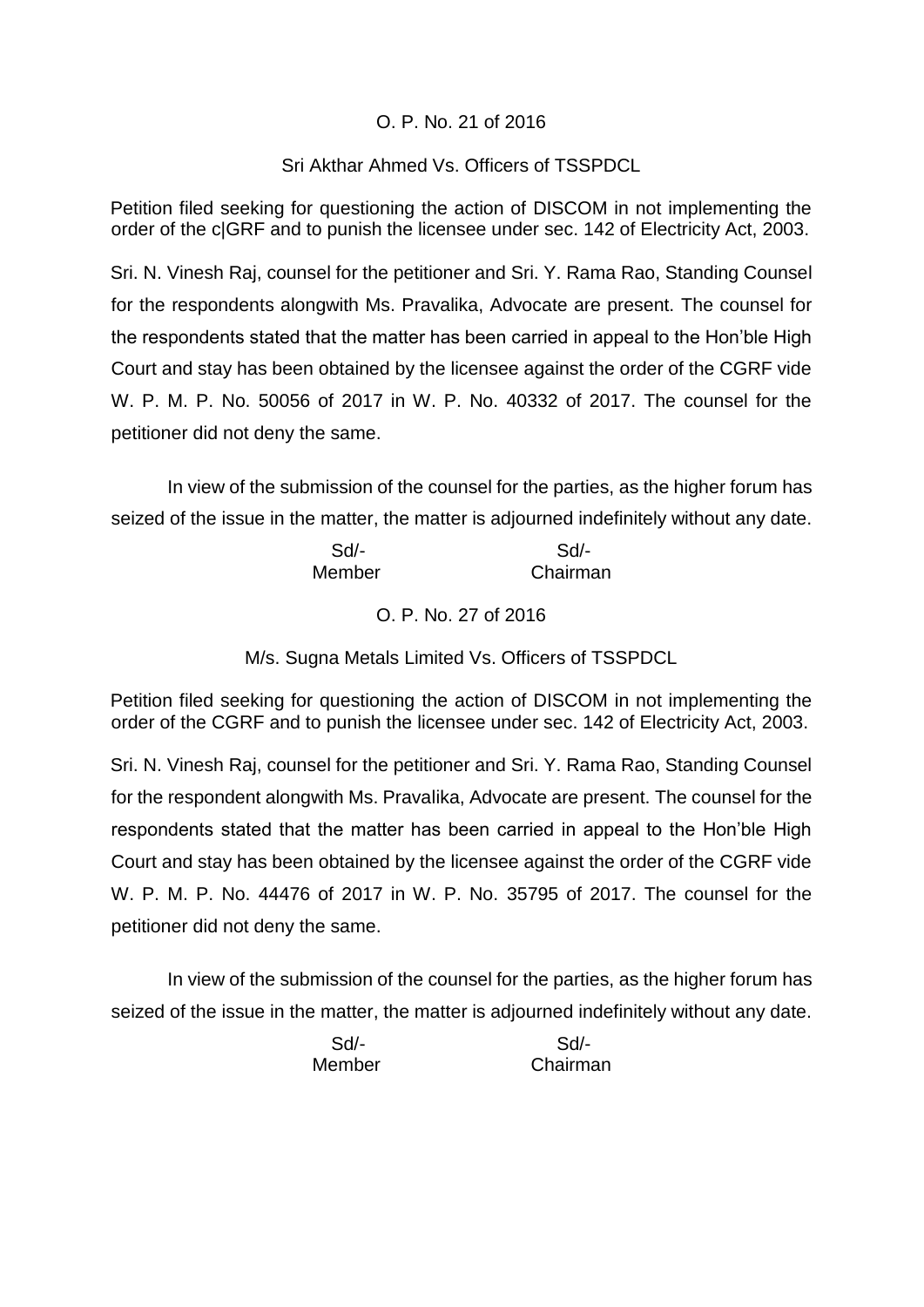R. P. (SR) No. 46 of 2016 In O. P. Nos. 6 & 7 of 2016

M/s. Salasar Iron and Steel Private Ltd. Vs. TSDISCOMs

Petition filed seeking review of the tariff order dated 23.06.2016 passe3d in O. P. for FY 2016-17 insofar as regards KVAH billing of energy on consumers.

Sri. N. Vinesh Raj, counsel for the petitioner and Sri. Y. Rama Rao, Standing Counsel for the respondent alongwith Ms. Pravalika, Advocate are present. The counsel for the petitioner stated that the issue in the review petition is under the challenge before the Hon'ble Supreme Court. Therefore, on the instructions of the petitioner he wishes to withdraw the review petition. The counsel for the respondents has no objection for it.

Accordingly, the review petition at S.R. stage is dismissed as withdrawn in terms of the endorsement made by the counsel for the petitioner.

| Sd     | Sd/-     |
|--------|----------|
| Member | Chairman |

O. P. No. 11 of 2017

M/s. Sugna Metals Limited Vs. Officers of TSSPDCL

Petition filed seeking to punish the officers of the TSSPDCL for not implementing the orders of the Commission passed in O. P. No. 92 of 2015.

Sri. N. Vinesh Raj, counsel for the petitioner and Sri. Y. Rama Rao, Standing Counsel for the respondents alongwith Ms. Pravalika, Advocate are present. The counsel for the respondents has stated that the respondents are inclined to implement the order and in fact suggested to the petitioner that it should pay the bill of November, 2017 in short payment to the extent of amount due to it. The counsel for the petitioner has insisted on physical payment by the respondents as otherwise, they would again bill the petitioner penalty for short payment. The counsel for the respondents, on instructions, stated that the respondents would give credit to the amounts due to the petitioner as per the policy of the DISCOM not to refund the amount physically or pay penalty as ordered by the Commission.

The Commission was not inclined to accept the submission of the counsel for the respondents, therefore, it was directed that the respondents shall make the payment due to the petitioner by appropriate means and obtain acknowledgement